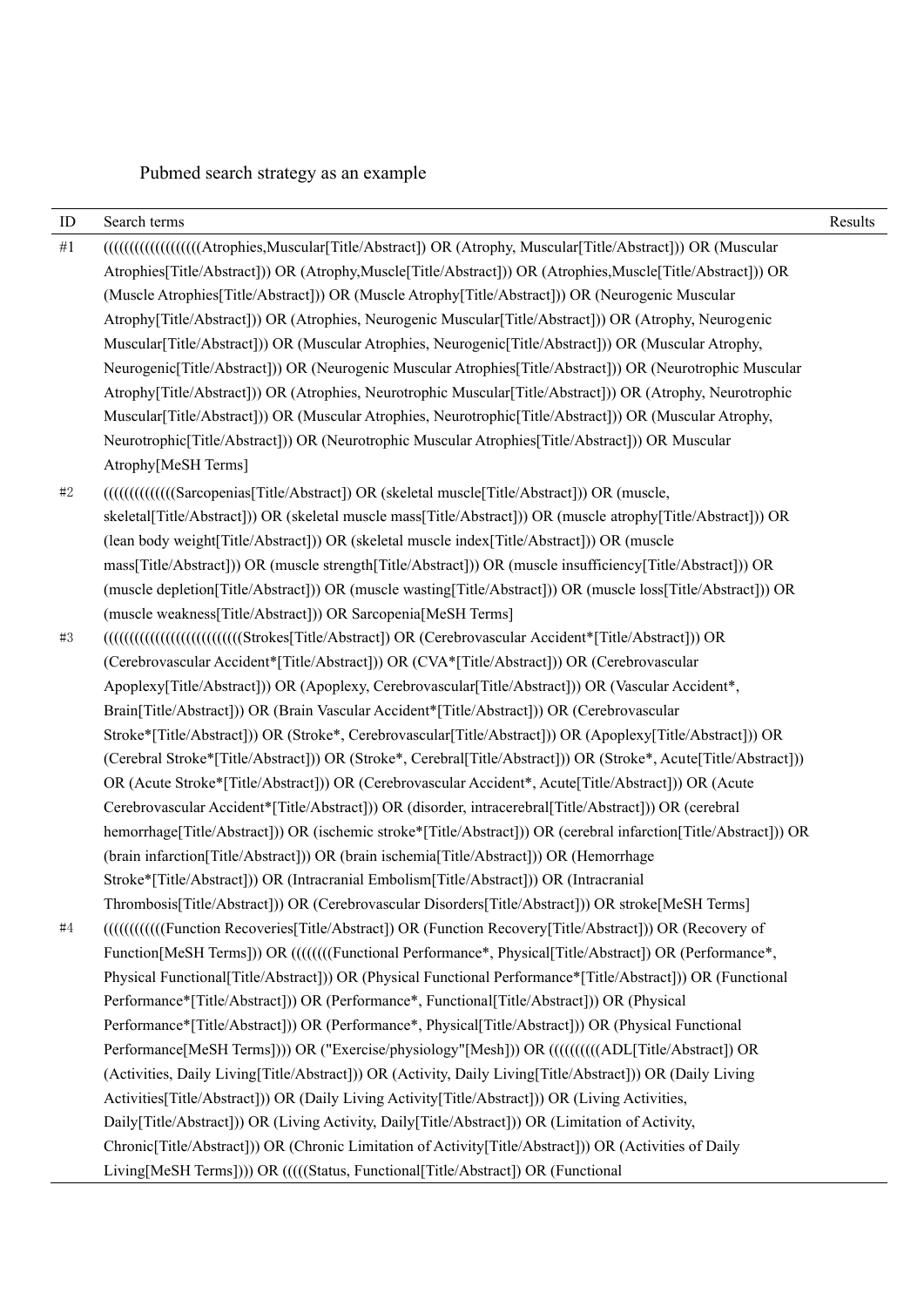|    | Independence [Title/Abstract]) OR (Independence, Functional [Title/Abstract]) OR (Functional              |     |
|----|-----------------------------------------------------------------------------------------------------------|-----|
|    | Dependence [Title/Abstract]) OR (Functional Status [MeSH Terms])) OR ("Walking/physiology" [Mesh]) OR     |     |
|    | ("Physical Fitness/physiology"[Mesh])) OR ((((Disability Evaluations[Title/Abstract]) OR (Evaluation,     |     |
|    | Disability[Title/Abstract])) OR (Evaluations, Disability[Title/Abstract])) OR (Disability Evaluation[MeSH |     |
|    | Terms]))) OR ("Health Status/physiology"[Mesh])) OR ((((((((Examinations, Physical[Title/Abstract]) OR    |     |
|    | (Physical Examinations [Title/Abstract])) OR (Physical Exam [Title/Abstract])) OR (Exam,                  |     |
|    | Physical[Title/Abstract])) OR (Exams, Physical[Title/Abstract]) OR (Physical Exams[Title/Abstract])) OR   |     |
|    | (Examination, Physical[Title/Abstract])) OR (Physical Examinations[Title/Abstract] OR                     |     |
|    | Diagnoses[Title/Abstract]) OR (Physical Examination[MeSH Terms]))) OR (physical functi*[Title/Abstract])  |     |
| #5 | $(\#1 \text{ OR } \#2)$ AND $\#3$ AND $\#4$                                                               | 555 |

## Supplementary table 1. Details of the quality assessment of the included studies

| Study                    | Selection of participants (0-4) |                |   |          | Comparability of<br>participants $(0-2)$ |              | Assessment of outcomes<br>$(0-3)$ |          |   | Total |
|--------------------------|---------------------------------|----------------|---|----------|------------------------------------------|--------------|-----------------------------------|----------|---|-------|
|                          |                                 |                |   |          |                                          |              |                                   |          |   | Score |
|                          |                                 | $\mathfrak{D}$ | 3 | 4        |                                          | <sub>6</sub> |                                   | 8        | 9 |       |
| Masafumi Nozoe, 2019     |                                 |                |   | X        |                                          |              |                                   |          |   | 8     |
| Takafumi Abe, 2020       |                                 |                |   |          |                                          |              |                                   | $\times$ |   | 8     |
| Youbin Yi,2017           |                                 |                |   | $\times$ |                                          |              |                                   | ×        |   |       |
| Yongjun Jang, 2019       |                                 |                |   |          |                                          |              |                                   |          |   |       |
| Ken Ohyama, 2019         |                                 |                |   | $\times$ |                                          |              |                                   | $\times$ |   |       |
| Tatsuya Matsushita, 2019 |                                 |                |   | $\times$ |                                          |              |                                   | $\times$ |   |       |
| Hiroshi Irisawa, 2020    |                                 |                |   | $\times$ |                                          |              |                                   |          |   |       |
| Fumihiko Nagano, 2020    |                                 |                |   | $\times$ |                                          |              |                                   | $\times$ |   |       |

One point for a study that meets the quality assessment component represented by the serial number

- 1- truly representative of the average (describe) in the community OR somewhat representative of the average in the community (Representativeness of the exposed cohort)
- 2- drawn from the same community as the exposed cohort (Selection of the non-exposed cohort)
- 3- secure record OR structured interview (Ascertainment of exposure)
- 4- Demonstration that outcome of interest was not present at start of study
- 5- study controls for (select the most important factor) (Comparability of cohorts on the basis of the design or analysis)
- 6- study controls for any additional factor (Comparability of cohorts on the basis of the design or analysis)
- 7- independent blind assessment OR record linkage (Assessment of outcome)
- 8- select an adequate follow up period for outcome of interest (Select an adequate follow up period for outcome of interest)
- 9- complete follow up all subjects accounted for OR subjects lost to follow up unlikely to introduce bias - small number lost - > \_\_\_\_ % (select an adequate %) follow up, or description provided of those lost) (Adequacy of follow up of cohorts)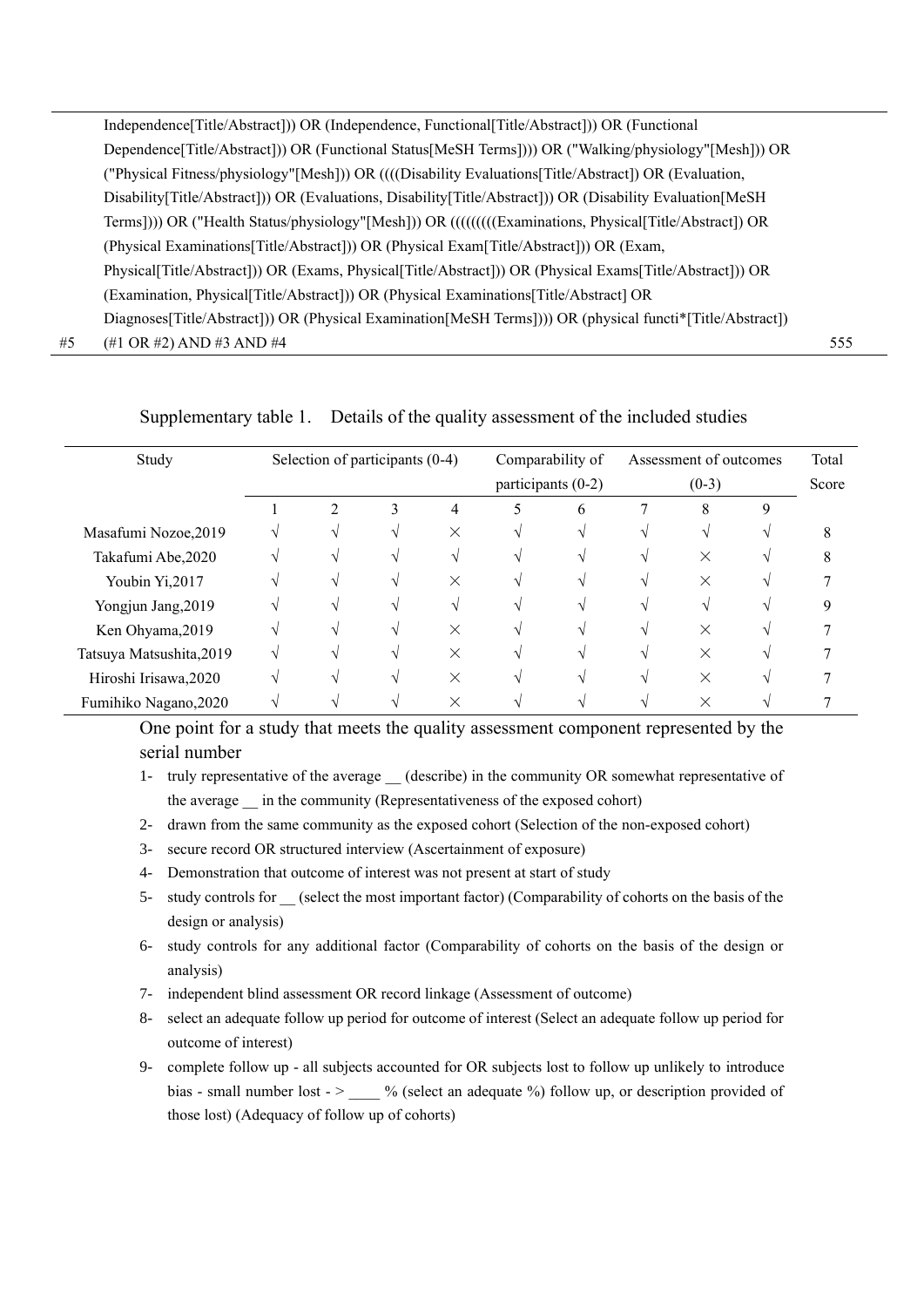#### **comments:**

(1) Masafumi Nozoe

- 1. truly representative of patients with stroke in the community
- 2. drawn from the same community as the exposed cohort
- 3. structured interview
- 4. Demonstration that outcome of interest was present at start of study
- 5. study controls for age
- 6. study controls for sex, previous stroke, hypercholesterolemia, and NIHSS score on admission
- 7. independent blind assessment
- 8. select an adequate follow up period for outcome of interest
- 9. description provided of those lost

### (2) Takafumi Abe

- 1. truly representative of patients with stroke in the community
- 2. drawn from the same community as the exposed cohort
- 3. structured interview
- 4. Demonstration that outcome of interest was not present at start of study
- 5. study controls for age
- 6. study controls for Length of hospital stay, Previous stroke, and NIHSS (point)
- 7. independent blind assessment
- 8. select an inadequate follow up period for outcome of interest
- 9. description provided of those lost

#### (3) Youbin Yi

- 1. truly representative of patients with stroke in the community
- 2. drawn from the same community as the exposed cohort
- 3. structured interview
- 4. Demonstration that outcome of interest was present at start of study
- 5. study controls for age

6. study controls for sex, Initial NIHSS, Initial NIHSS, Stroke profiles, onset-to-admission interval, and onset-to-follow-up interval

- 7. independent blind assessment
- 8. select an inadequate follow up period for outcome of interest
- 9. description provided of those lost
- (4) Yongjun Jang
- 1. truly representative of patients with stroke in the community
- 2. drawn from the same community as the exposed cohort
- 3. structured interview
- 4. Demonstration that outcome of interest was not present at start of study
- 5. study controls for age
- 6. study controls for sex, FOIS, malnutrition, and MMSE
- 7. independent blind assessment
- 8. select an adequate follow up period for outcome of interest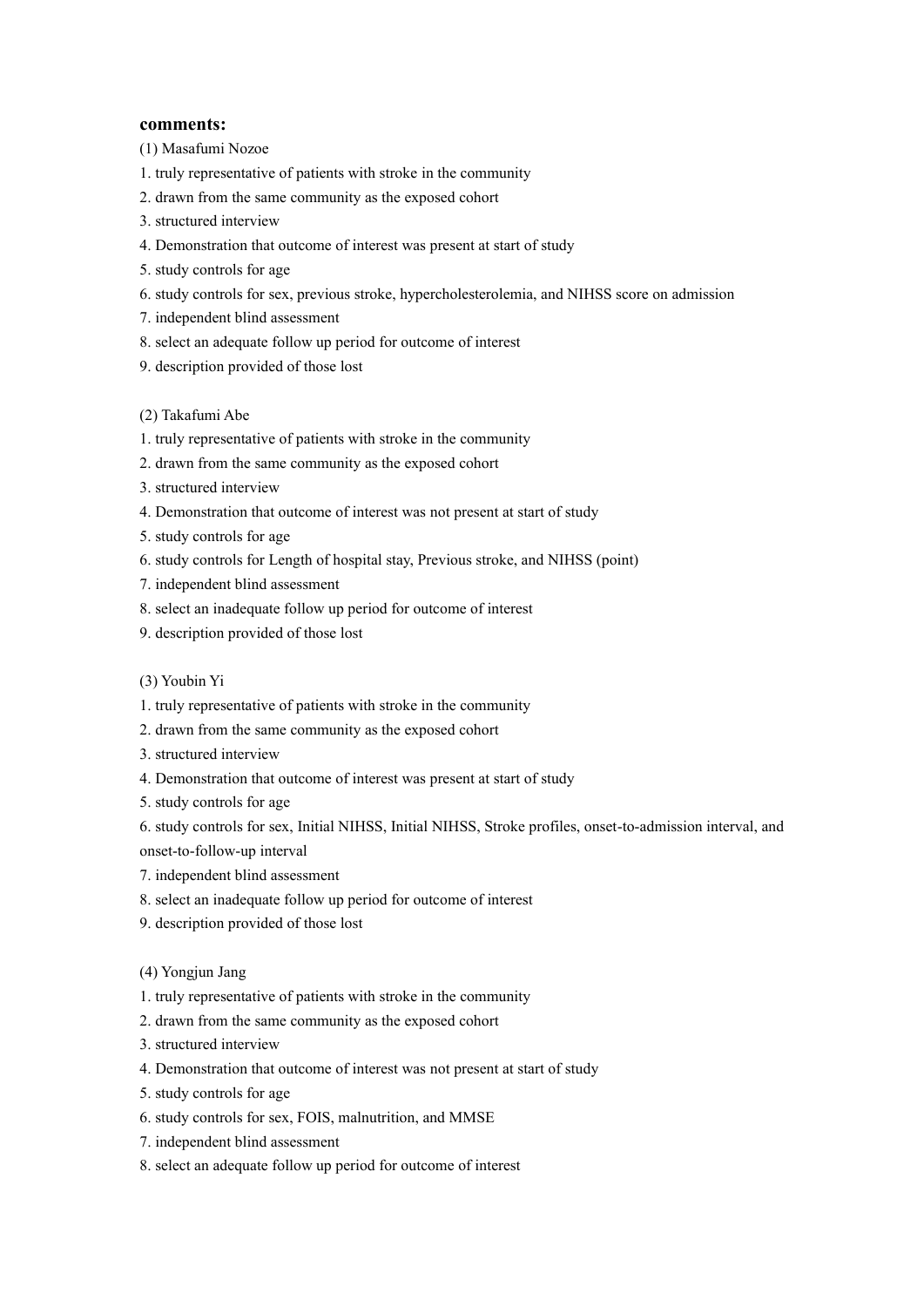9. description provided of those lost

(5) Ken Ohyama

1. truly representative of patients with stroke in the community

2. drawn from the same community as the exposed cohort

- 3. structured interview
- 4. Demonstration that outcome of interest was present at start of study
- 5. study controls for NIHSS on admission
- 6. study controls for sex and periventricular hyperintensity
- 7. independent blind assessment
- 8. select an inadequate follow up period for outcome of interest
- 9. complete follow up

(6) Tatsuya Matsushita

1. truly representative of patients with stroke in the community

- 2. drawn from the same community as the exposed cohort
- 3. structured interview

4. Demonstration that outcome of interest was present at start of study

5. study controls for Age

6. study controls for sex, Days from onset to admission, FIM-M on admission, and Lower limb motor paralysis

7. independent blind assessment

- 8. select an inadequate follow up period for outcome of interest
- 9. description provided of those lost

#### (7) Hiroshi Irisawa

- 1. truly representative of patients with stroke in the community
- 2. drawn from the same community as the exposed cohort
- 3. structured interview
- 4. Demonstration that outcome of interest was present at start of study
- 5. study controls for age

6. study controls for sex, nutrition, body fat percentage, body water composition percentage, and phase angle

- 7. independent blind assessment
- 8. select an inadequate follow up period for outcome of interest
- 9. description provided of those lost
- (8) Fumihiko Nagano
- 1. truly representative of patients with stroke in the community
- 2. drawn from the same community as the exposed cohort
- 3. structured interview
- 4. Demonstration that outcome of interest was present at start of study
- 5. study controls for age
- 6. study controls for sex, Premorbid mRS score, Charlson's Comorbidity Index score, Food Intake Level